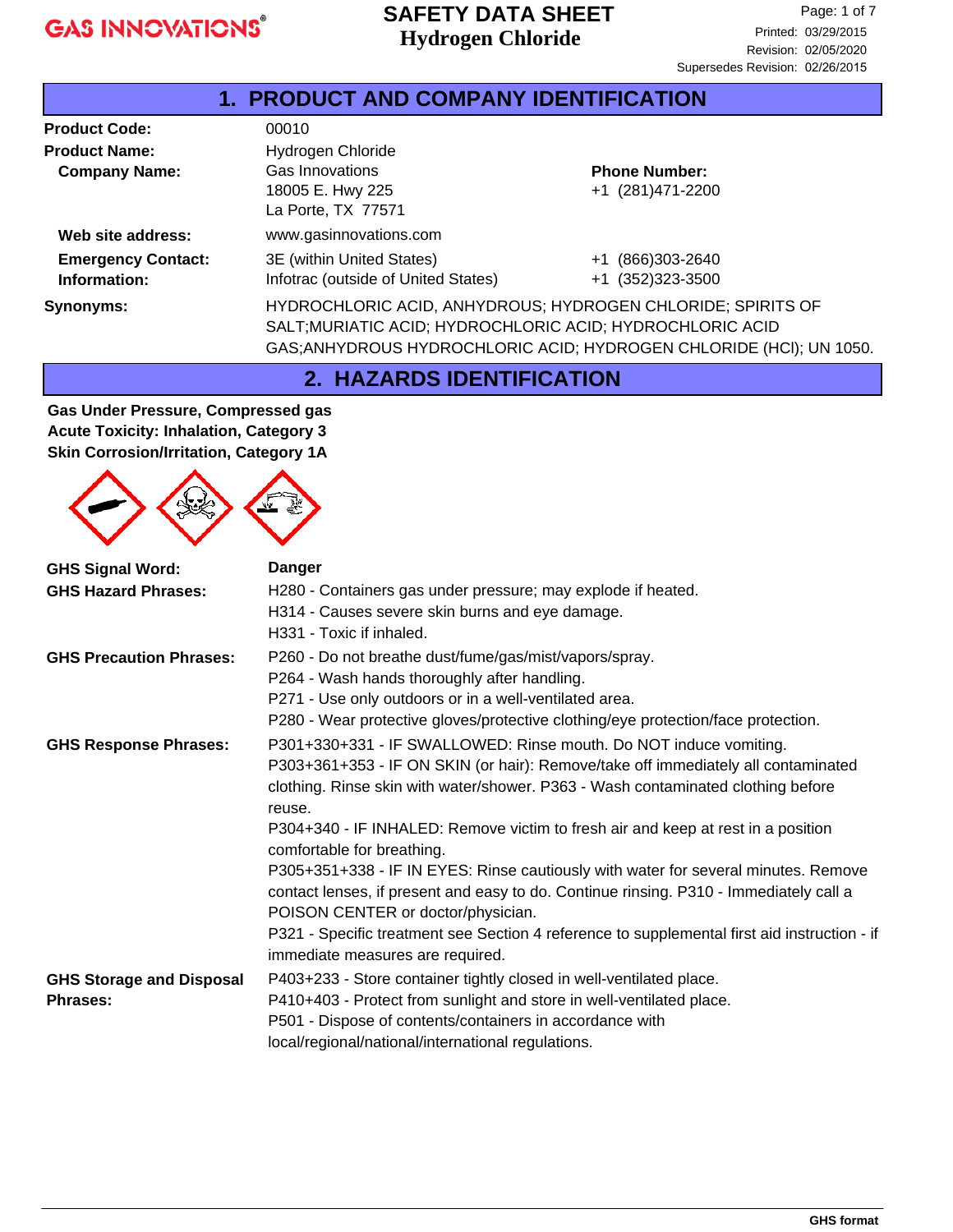## **Hydrogen Chloride SAFETY DATA SHEET**



| <b>Potential Health Effects</b><br>(Acute and Chronic): |                                                                                              |
|---------------------------------------------------------|----------------------------------------------------------------------------------------------|
| Inhalation:                                             | Toxic if inhaled. May cause respiratory tract irritation. May cause respiratory tract burns. |
| <b>Skin Contact:</b>                                    | May cause skin irritation. May cause severe burns to the skin.                               |
| Eye Contact:                                            | May cause burns to the eyes. May cause eye damage.                                           |
| Ingestion:                                              | May cause burns of the mucous membranes in the mouth, throat, esophagus, and<br>stomach.     |

| 3. COMPOSITION/INFORMATION ON INGREDIENTS |  |
|-------------------------------------------|--|
|-------------------------------------------|--|

| CAS#                                                                                                                                                                                                                                                                                                                                                                           | <b>Hazardous Components (Chemical Name)</b><br><b>Concentration</b>                                                                                                                                                                                                                                                                                               |  |  |  |
|--------------------------------------------------------------------------------------------------------------------------------------------------------------------------------------------------------------------------------------------------------------------------------------------------------------------------------------------------------------------------------|-------------------------------------------------------------------------------------------------------------------------------------------------------------------------------------------------------------------------------------------------------------------------------------------------------------------------------------------------------------------|--|--|--|
| Hydrogen chloride<br>7647-01-0                                                                                                                                                                                                                                                                                                                                                 | 100 %                                                                                                                                                                                                                                                                                                                                                             |  |  |  |
|                                                                                                                                                                                                                                                                                                                                                                                | <b>4. FIRST AID MEASURES</b>                                                                                                                                                                                                                                                                                                                                      |  |  |  |
| <b>Emergency and First Aid</b><br><b>Procedures:</b>                                                                                                                                                                                                                                                                                                                           | Consult a physician. Show this safety data sheet to the doctor in attendance.                                                                                                                                                                                                                                                                                     |  |  |  |
| In Case of Inhalation:                                                                                                                                                                                                                                                                                                                                                         | If breathed in, move person into fresh air. If not breathing give artificial respiration,<br>preferably mouth-to-mouth. If breathing is difficult, give oxygen. Get immediate medical<br>advice/attention.                                                                                                                                                        |  |  |  |
| In Case of Skin Contact:                                                                                                                                                                                                                                                                                                                                                       | Wash skin with soap and water for at least 15 minutes while removing contaminated<br>clothing and shoes. Get immediate medical advice/attention. Wash contaminated<br>clothing before reuse. Destroy contaminated shoes.                                                                                                                                          |  |  |  |
| Flush eyes with plenty of water for at least 15 minutes, occasionally lifting the upper and<br>In Case of Eye Contact:<br>lower eyelids. Remove contact lenses, if present and easy to do after 5 minutes and<br>continue rinsing for an additional 15 minutes. Get medical attention immediately.                                                                             |                                                                                                                                                                                                                                                                                                                                                                   |  |  |  |
| Call a POISON CENTER or doctor/physician immediately. Never make an unconscious<br>In Case of Ingestion:<br>person vomit or drink fluids. Give large amounts of water or milk. Allow vomiting to occur.<br>When vomiting occurs, keep head lower than hips to help prevent aspiration. If person is<br>unconscious, turn head to side. Get immediate medical advice/attention. |                                                                                                                                                                                                                                                                                                                                                                   |  |  |  |
| Note to Physician:                                                                                                                                                                                                                                                                                                                                                             | For inhalation, consider oxygen. Avoid gastric lavage or emesis.                                                                                                                                                                                                                                                                                                  |  |  |  |
|                                                                                                                                                                                                                                                                                                                                                                                | <b>5. FIRE FIGHTING MEASURES</b>                                                                                                                                                                                                                                                                                                                                  |  |  |  |
| <b>Flash Pt:</b>                                                                                                                                                                                                                                                                                                                                                               | Method Used: Not Applicable<br>NA.                                                                                                                                                                                                                                                                                                                                |  |  |  |
| <b>Explosive Limits:</b>                                                                                                                                                                                                                                                                                                                                                       | LEL: No data.<br>UEL: No data.                                                                                                                                                                                                                                                                                                                                    |  |  |  |
| <b>Autoignition Pt:</b>                                                                                                                                                                                                                                                                                                                                                        | <b>NA</b>                                                                                                                                                                                                                                                                                                                                                         |  |  |  |
|                                                                                                                                                                                                                                                                                                                                                                                | Suitable Extinguishing Media: Dry chemical or CO2. For larger fires use regular foam or flood with fine water spray.                                                                                                                                                                                                                                              |  |  |  |
| <b>Fire Fighting Instructions:</b>                                                                                                                                                                                                                                                                                                                                             | Negligible fire hazard. Keep unnecessary people away, isolate hazard area and deny<br>entry. Container may rupture or explode if exposed to heat. Do NOT get water inside of<br>containers. Move container from fire area if it can be done without risk. Cool containers<br>with water spray until well after the fire is out. Stay away from the ends of tanks. |  |  |  |
| High temperatures and fire conditions can result in the formation of carbon monoxide<br><b>Flammable Properties and</b><br><b>Hazards:</b><br>carbo dioxide and chlorine gases.                                                                                                                                                                                                |                                                                                                                                                                                                                                                                                                                                                                   |  |  |  |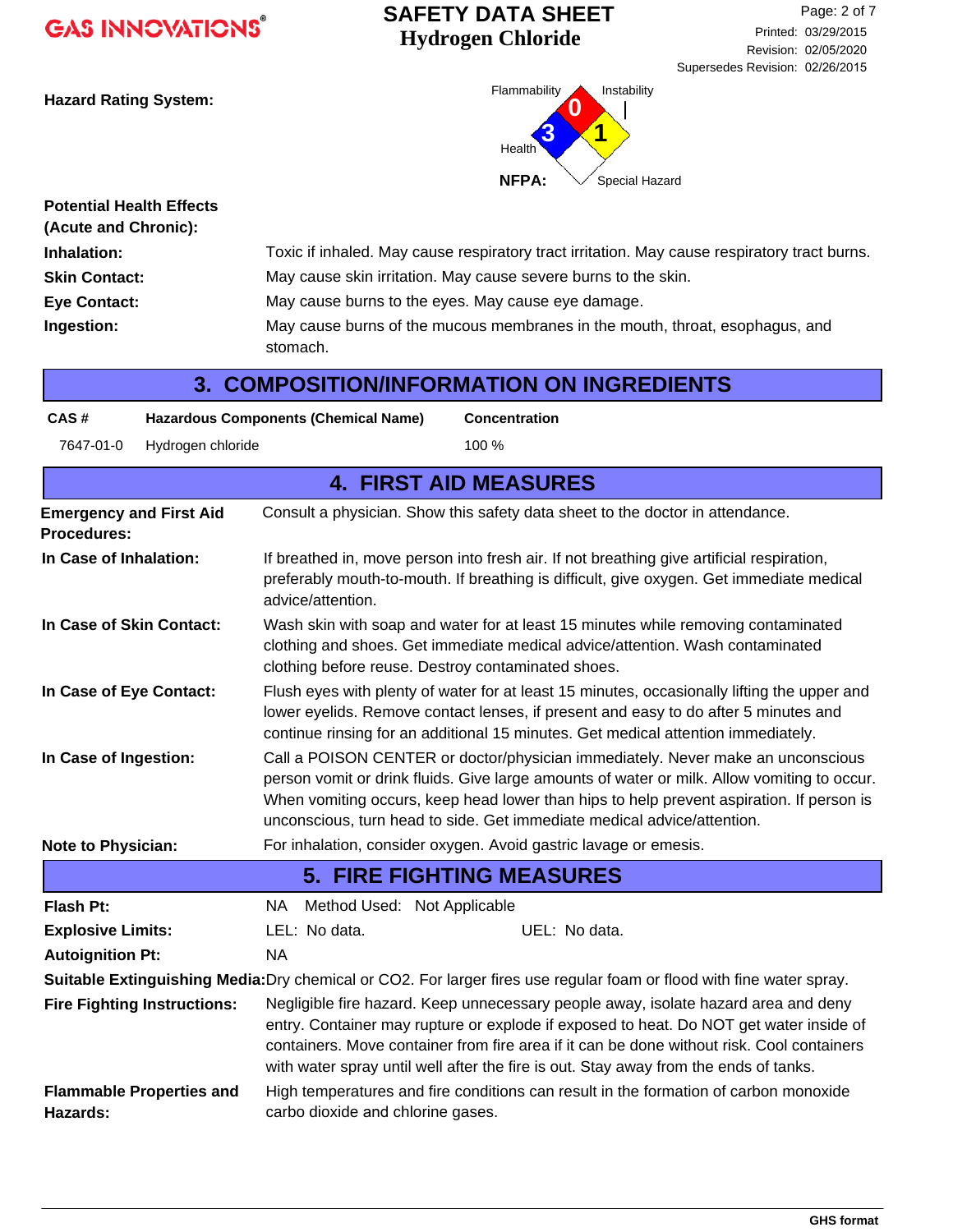|                                                                                                   | <b>6. ACCIDENTAL RELEASE MEASURES</b>                                                                                                                                                                                                                                                                                                                                                                                                            |  |  |
|---------------------------------------------------------------------------------------------------|--------------------------------------------------------------------------------------------------------------------------------------------------------------------------------------------------------------------------------------------------------------------------------------------------------------------------------------------------------------------------------------------------------------------------------------------------|--|--|
| <b>Protective Precautions,</b><br><b>Protective Equipment and</b><br><b>Emergency Procedures:</b> | Use proper personal protective equipment as indicated in Section 8.                                                                                                                                                                                                                                                                                                                                                                              |  |  |
| <b>Environmental Precautions:</b>                                                                 | Do not let product enter drains, sewers, watersheds or water systems.                                                                                                                                                                                                                                                                                                                                                                            |  |  |
| <b>Steps To Be Taken In Case</b><br><b>Material Is Released Or</b><br>Spilled:                    | Air Release: Reduce vapors with water spray. Stay upwind. Keep out of low areas.<br>Collect runoff for disposal as potential hazardous waste.                                                                                                                                                                                                                                                                                                    |  |  |
|                                                                                                   | Soil Release: Dig holding area such as a lagoon, pond or pit for containment. Dike for<br>later disposal. Absorb with earth, sand or other non-combustible material. Add an<br>alkaline material (lime, crushed limestone, sodium bicarbonate, or soda ash).                                                                                                                                                                                     |  |  |
|                                                                                                   | Water Release: Add an alkaline material (lime, crushed limestone, sodium bicarbonate,<br>or soda ash).                                                                                                                                                                                                                                                                                                                                           |  |  |
|                                                                                                   | Occupational Release: Stop leak if you can do it without risk. Reduce vapors with water<br>spray. Do not get water directly on material. Do not get water inside containers. Keep<br>unnecessary people away, isolate hazard area and deny entry.<br>Small Spills: Flood with water.                                                                                                                                                             |  |  |
|                                                                                                   | Large Spills: Dike for later disposal. Stay upwind. Keep out of low areas. Ventilate closed<br>spaces before entering. Evacuation radius: 150 feet. Notify Local Emergency Planning<br>Committee and State Emergency Response Commission for release greater than or<br>equal to RQ. If release occurs in the U.S. and is reportable under CERCLA Section 103,<br>notify the National Response Center at (800) 424-8802 or (202) 426-2675 (USA). |  |  |
|                                                                                                   | <b>7. HANDLING AND STORAGE</b>                                                                                                                                                                                                                                                                                                                                                                                                                   |  |  |
| <b>Precautions To Be Taken in</b><br>Handling:                                                    | Subject to handling regulations: U.S. OSHA 29 CFR 1910.119.                                                                                                                                                                                                                                                                                                                                                                                      |  |  |
| <b>Precautions To Be Taken in</b><br>Storing:                                                     | Cylinders should be stored and used in dry, well-ventilated areas away from sources of<br>heat or ignition. Store away from incompatible material. Protect containers against<br>damage.                                                                                                                                                                                                                                                         |  |  |
| <b>Other Precautions:</b>                                                                         | Store and handle in accordance with all current requlations and standards. Subject to                                                                                                                                                                                                                                                                                                                                                            |  |  |

Store and handle in accordance with all current regulations and standards. Subject to storage regulations: U.S. OSHA 29 CFR 1910.101. Notify State Emergency Response Commission for storage or use at amounts greater than or equal to the TPQ (U.S. EPA SARA Section 302). SARA Section 303 requires facilities storing a material with a TPQ to participate in local emergency response planning (U.S. EPA 40 CRF 355.30). **Other Precautions:**

> When handling product under pressure, use piping and equipment adequately designed to withstand the pressures to be encountered. Never work on a pressurized system. Use a back flow preventive device in the piping. Gases can cause rapid suffocation because of oxygen deficiency; store and use with adequate ventilation. If a leak occurs, close the container valve and blow down the system in a safe and environmentally correct manner in compliance with all international, federal/national, state/provincial, and local laws; then repair the leak. Never place a container where it may become part of an electrical circuit.

#### **8. EXPOSURE CONTROLS/PERSONAL PROTECTION**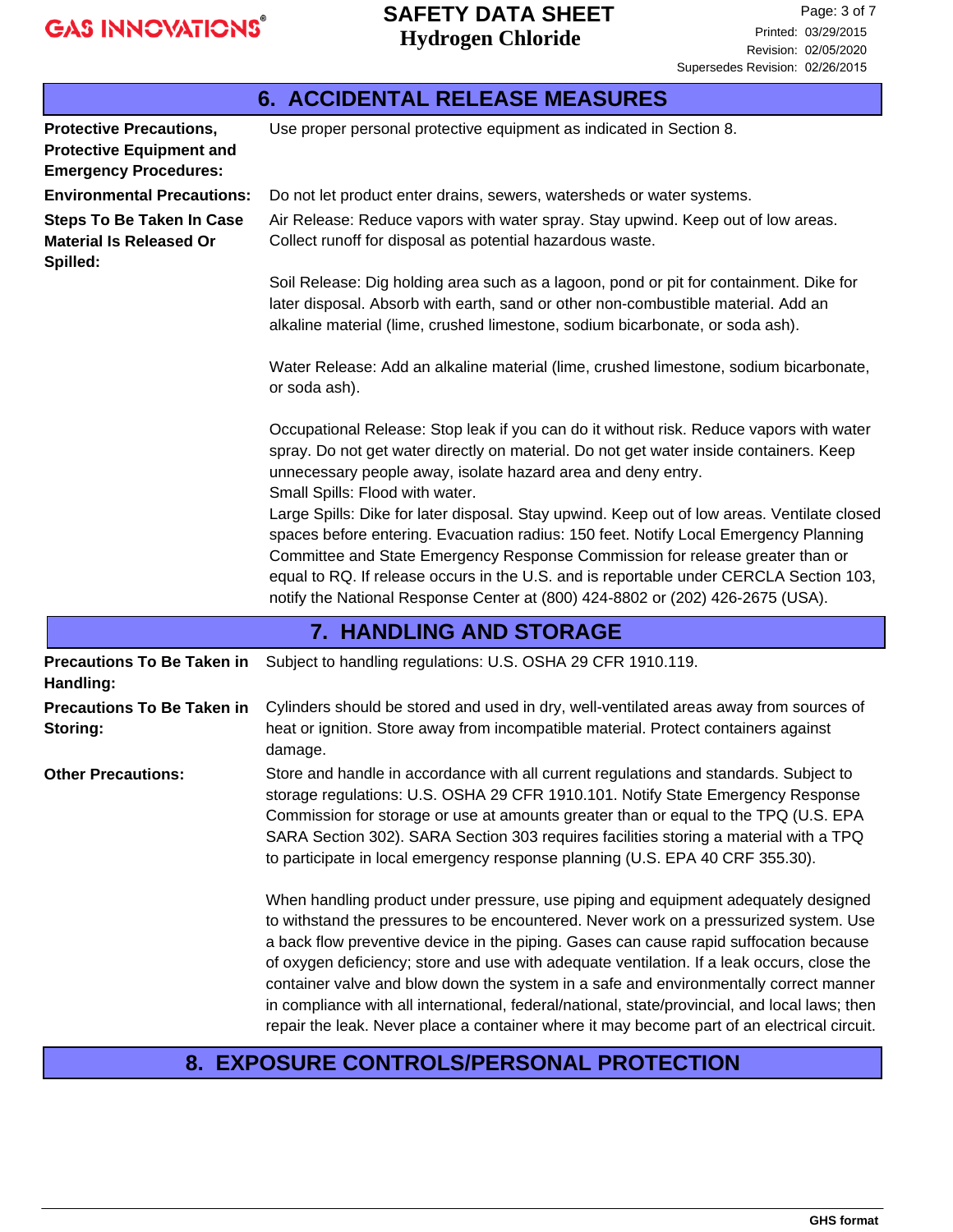## **Hydrogen Chloride SAFETY DATA SHEET**

Page: 4 of 7 Printed: 03/29/2015

Revision: 02/05/2020 Supersedes Revision: 02/26/2015

| CAS#                                               | <b>Partial Chemical Name</b>      |                                                                                | <b>OSHA TWA</b>                                                                                                                                                                                                                                                                                                                                                                                                                                                                                                                                                                                                                                                                                                                                                                                                                                                                                                                | <b>ACGIH TWA</b> | <b>Other Limits</b> |
|----------------------------------------------------|-----------------------------------|--------------------------------------------------------------------------------|--------------------------------------------------------------------------------------------------------------------------------------------------------------------------------------------------------------------------------------------------------------------------------------------------------------------------------------------------------------------------------------------------------------------------------------------------------------------------------------------------------------------------------------------------------------------------------------------------------------------------------------------------------------------------------------------------------------------------------------------------------------------------------------------------------------------------------------------------------------------------------------------------------------------------------|------------------|---------------------|
| 7647-01-0                                          | Hydrogen chloride                 |                                                                                | CEIL: 5 ppm                                                                                                                                                                                                                                                                                                                                                                                                                                                                                                                                                                                                                                                                                                                                                                                                                                                                                                                    | CEIL: 2 ppm      | No data.            |
| <b>Respiratory Equipment</b><br>(Specify Type):    |                                   | against the compound of concern.<br>substance.<br>Any supplied-air respirator. | Any air-purifying half-mask respirator equipped with cartridge(s) providing protection<br>Any air-purifying full-facepiece respirator (gas mask) with a chin-style, front-mounted or<br>back-mounted canister providing protection against the compound of concern.<br>Any powered, air-purifying respirator with cartridge(s) providing protection against this<br>Any self-contained breathing apparatus with a full-facepiece.<br>Emergency or planned entry into unknown concentrations or IDLH conditions.<br>Any self-contained breathing apparatus that has a full-facepiece and is operated in a<br>pressure-demand or other positive-pressure mode.<br>Any supplied-air respirator with a full facepiece that is operated in a pressure-demand or<br>other positive-pressure mode in combination with an auxiliary self-contained breathing<br>apparatus operated in pressure-demand or other positive-pressure mode. |                  |                     |
|                                                    |                                   | Escape:<br>needed.<br>Consider warning properties before use.                  | Any air-purifying full-facepiece respirator (gas mask) with a chin-style, front-mounted or<br>back-mounted canister providing protection against the compound of concern.<br>Any appropriate escape-type, self-contained breathing apparatus.<br>Under conditions of frequent use or heavy exposure, respiratory protection may be<br>Respiratory protection is ranked in order from minimum to maximum.<br>For Unknown Concentrations or Immediately Dangerous to Life or Health.<br>Any supplied-air respirator with full facepiece and operated in a pressure-demand or<br>other positive-pressure mode in combination with a separate escape supply.<br>Any self-contained breathing apparatus with a full facepiece.                                                                                                                                                                                                      |                  |                     |
| <b>Eye Protection:</b>                             |                                   |                                                                                | Wear safety glasses when handling cylinders; vapor-proof goggles and a face shield<br>during cylinder change out or whenever contact with product is possible. Select eye<br>protection in accordance with OSHA 29 CFR 1910.133.                                                                                                                                                                                                                                                                                                                                                                                                                                                                                                                                                                                                                                                                                               |                  |                     |
| <b>Protective Gloves:</b>                          |                                   |                                                                                | Wear appropriate protective gloves to prevent skin exposure. Chemical resistant gloves.                                                                                                                                                                                                                                                                                                                                                                                                                                                                                                                                                                                                                                                                                                                                                                                                                                        |                  |                     |
|                                                    | <b>Other Protective Clothing:</b> | Chemical resistant boots.                                                      | Wear appropriate protective clothing to prevent skin exposure. Chemical resistant apron.                                                                                                                                                                                                                                                                                                                                                                                                                                                                                                                                                                                                                                                                                                                                                                                                                                       |                  |                     |
| <b>Engineering Controls</b><br>(Ventilation etc.): |                                   |                                                                                | Local exhaust or process enclosure ventilation system. Ensure compliance with<br>applicable exposure limits. Facilities storing or utilizing this material should be equipped<br>with an eyewash facility and a safety shower.                                                                                                                                                                                                                                                                                                                                                                                                                                                                                                                                                                                                                                                                                                 |                  |                     |
| <b>Practices:</b>                                  | Work/Hygienic/Maintenance         | after handling the product.                                                    | Avoid contact with skin, eyes and clothing. Wash hands before breaks and immediately                                                                                                                                                                                                                                                                                                                                                                                                                                                                                                                                                                                                                                                                                                                                                                                                                                           |                  |                     |
| <b>Controls:</b>                                   | <b>Environmental Exposure</b>     | Do not let product enter drains.                                               |                                                                                                                                                                                                                                                                                                                                                                                                                                                                                                                                                                                                                                                                                                                                                                                                                                                                                                                                |                  |                     |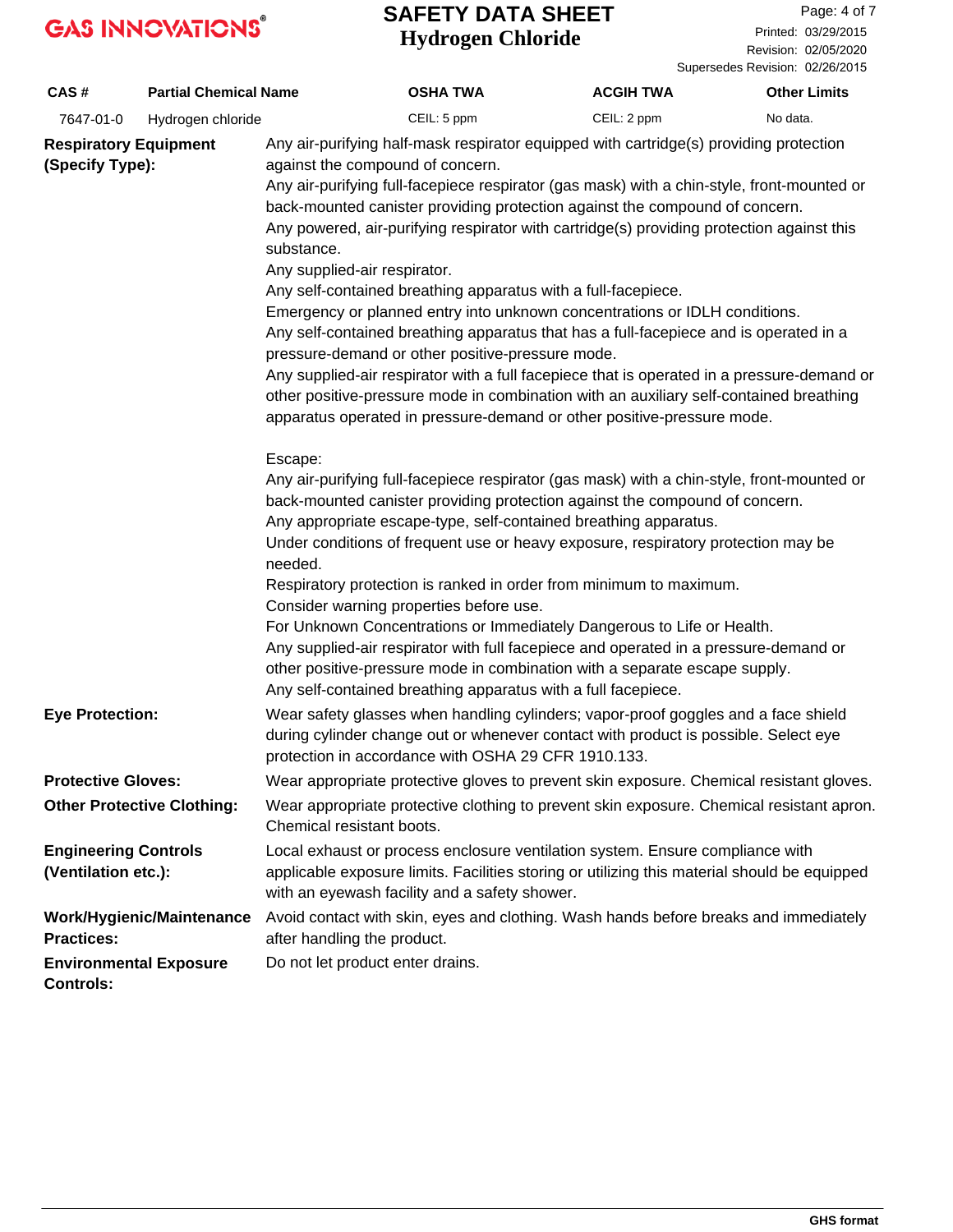## **Hydrogen Chloride SAFETY DATA SHEET**

|                                  | <b>9. PHYSICAL AND CHEMICAL PROPERTIES</b>  |  |  |
|----------------------------------|---------------------------------------------|--|--|
| <b>Physical States:</b>          | [ ] Liquid<br>[ ] Solid<br>[X] Gas          |  |  |
| <b>Appearance and Odor:</b>      | Appearance: colorless.                      |  |  |
|                                  | Odor: irritating odor.                      |  |  |
|                                  |                                             |  |  |
|                                  | Odor Threshold: 1 - 5 ppm.                  |  |  |
| <b>Freezing Point:</b>           | $-175$ F ( $-115$ C)                        |  |  |
| <b>Boiling Point:</b>            | $-121$ F ( $-85.0$ C)                       |  |  |
| <b>Autoignition Pt:</b>          | <b>NA</b>                                   |  |  |
| <b>Flash Pt:</b>                 | NA<br>Method Used: Not Applicable           |  |  |
| <b>Explosive Limits:</b>         | LEL: No data.<br>UEL: No data.              |  |  |
| Specific Gravity (Water = 1):    | 1.187<br>at -85.0 C (-121 F)                |  |  |
| Density:                         | <b>NA</b>                                   |  |  |
| <b>Bulk density:</b>             | <b>NA</b>                                   |  |  |
| Vapor Pressure (vs. Air or       | 30400 MM_HG at 17.8 C (64.0 F)              |  |  |
| mm Hg):                          |                                             |  |  |
| Vapor Density (vs. $Air = 1$ ):  | 1.268 AIR=1                                 |  |  |
| <b>Evaporation Rate:</b>         | <b>NA</b>                                   |  |  |
| <b>Solubility in Water:</b>      | 82.3%<br>0 C (32.0 F)<br>at                 |  |  |
| <b>Solubility Notes:</b>         | Soluble: alcohol, ether, benzene, methanol. |  |  |
| <b>Saturated Vapor</b>           | <b>NA</b>                                   |  |  |
| <b>Concentration:</b>            |                                             |  |  |
| <b>Viscosity:</b>                | <b>NA</b>                                   |  |  |
| <b>Octanol/Water Partition</b>   | <b>NA</b>                                   |  |  |
| <b>Coefficient:</b>              |                                             |  |  |
| pH:                              | acidic in solution                          |  |  |
| <b>Percent Volatile:</b>         | <b>NA</b>                                   |  |  |
| VOC / Volume:                    | NA.                                         |  |  |
| <b>Particle Size:</b>            | <b>NA</b>                                   |  |  |
| <b>Heat Value:</b>               | <b>NA</b>                                   |  |  |
| <b>Corrosion Rate:</b>           | <b>NA</b>                                   |  |  |
| Molecular Formula & Weight: H-Cl | 36.46                                       |  |  |

|                                                             | <b>10. STABILITY AND REACTIVITY</b>                                                                                                                                                     |
|-------------------------------------------------------------|-----------------------------------------------------------------------------------------------------------------------------------------------------------------------------------------|
| <b>Reactivity:</b>                                          | High temperatures and fire conditions can result in the formation of carbon monoxide<br>carbo dioxide and chlorine gases.                                                               |
| Stability:                                                  | Stable $[X]$<br>Unstable [ ]                                                                                                                                                            |
| <b>Conditions To Avoid -</b><br>Instability:                | Heat, flames and sparks. No smoking. Minimize contact with material. Avoid inhalation of<br>material or combustion by-products. Container may rupture or explode if exposed to<br>heat. |
| Avoid:                                                      | Incompatibility - Materials To Metals. Cyanides, amines, Bases, metal carbides, Oxidizing materials, Acids, Halo<br>carbons, combustible materials, Halogens, metal salts.              |
| <b>Byproducts:</b>                                          | Hazardous Decomposition Or High temperatures and fire conditions can result in the formation of carbon monoxide<br>carbo dioxide and chlorine gases.                                    |
| <b>Possibility of Hazardous</b><br><b>Reactions:</b>        | Will occur $\begin{bmatrix} 1 \\ 1 \end{bmatrix}$ Will not occur $[X]$                                                                                                                  |
| <b>Conditions To Avoid -</b><br><b>Hazardous Reactions:</b> | No data available.                                                                                                                                                                      |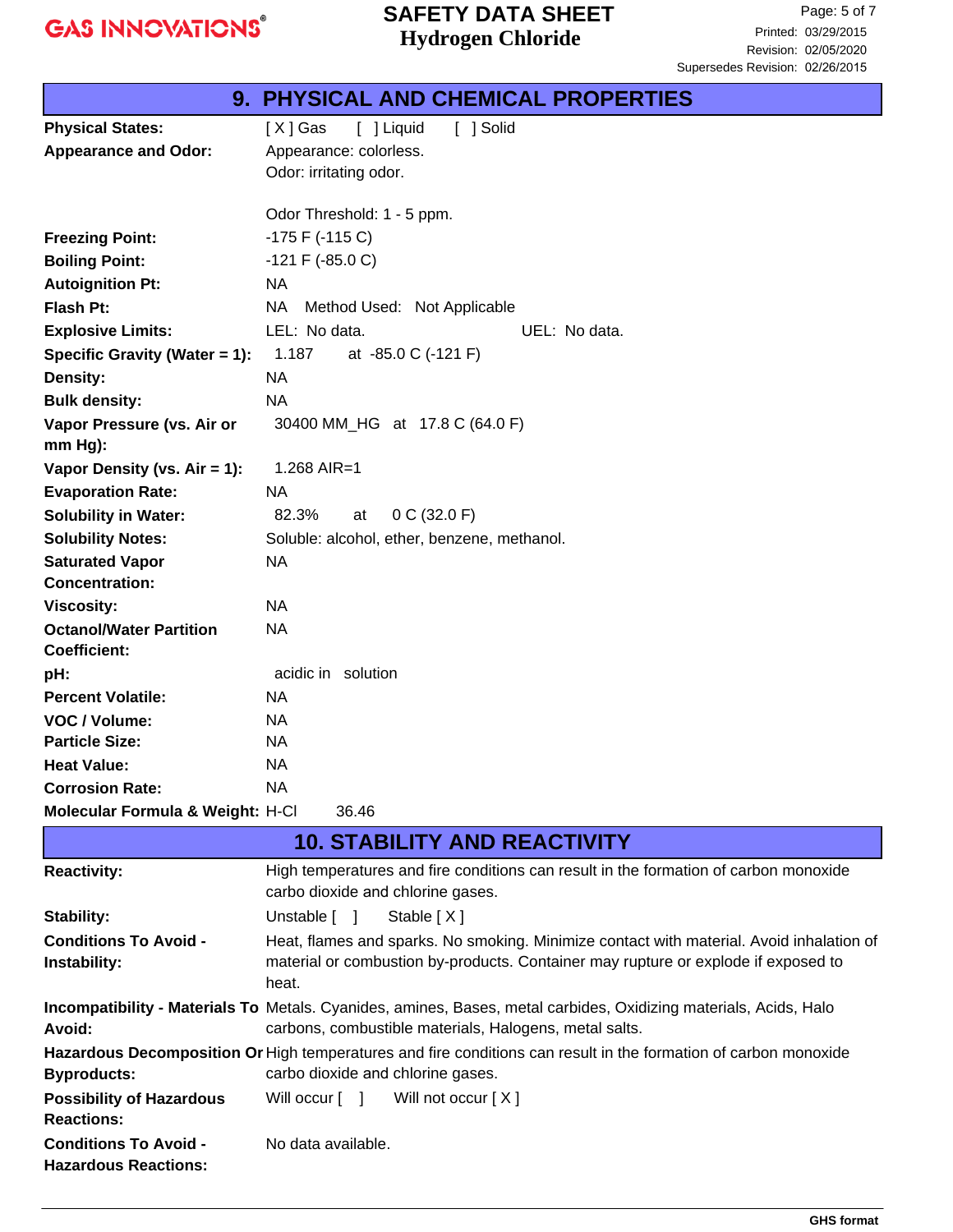## **Hydrogen Chloride SAFETY DATA SHEET**

|                                                                                                                                                                                                                                    | <b>11. TOXICOLOGICAL INFORMATION</b>                                                                                                                                                                                           |                                  |                           |              |
|------------------------------------------------------------------------------------------------------------------------------------------------------------------------------------------------------------------------------------|--------------------------------------------------------------------------------------------------------------------------------------------------------------------------------------------------------------------------------|----------------------------------|---------------------------|--------------|
| <b>Toxicological Information:</b>                                                                                                                                                                                                  | Epidemiology: No information available.<br>Teratogenicity: No information available.<br>Reproductive Effects: No information available.<br>Mutagenicity: No information available.<br>Neurotoxicity: No information available. |                                  |                           |              |
|                                                                                                                                                                                                                                    | Other Studies: CAS# 7647-01-0:<br>Acute toxicity, LD50, Oral, Rabbit, 900 mg/kg<br>Acute toxicity, LC50, Inhalation, Rat, 3124 ppm, 1 H.                                                                                       |                                  |                           |              |
| <b>Irritation or Corrosion:</b>                                                                                                                                                                                                    | Moderate irritation effect.                                                                                                                                                                                                    |                                  |                           |              |
| Sensitization:                                                                                                                                                                                                                     | No data available.                                                                                                                                                                                                             |                                  |                           |              |
| <b>Carcinogenicity:</b>                                                                                                                                                                                                            | NTP? No                                                                                                                                                                                                                        | IARC Monographs? No              | <b>OSHA Regulated? No</b> |              |
| <b>12. ECOLOGICAL INFORMATION</b>                                                                                                                                                                                                  |                                                                                                                                                                                                                                |                                  |                           |              |
| <b>General Ecological</b>                                                                                                                                                                                                          | Environmental: No information available.                                                                                                                                                                                       |                                  |                           |              |
| Information:                                                                                                                                                                                                                       | Physical: No information available.                                                                                                                                                                                            |                                  |                           |              |
| <b>Results of PBT and vPvB</b><br>assessment:                                                                                                                                                                                      | Other Studies: CAS# 7647-01-0:<br>LC50, Western Mosquitofish (Gambina affinis), adult(s), 282000 ug/L, 24H, Mortality<br>LC50, Common Shrimp, Sand Shrimp (Crangon crangon), adult(s), 260000 ug/L, 48H,<br>Mortality.         |                                  |                           |              |
|                                                                                                                                                                                                                                    | <b>13. DISPOSAL CONSIDERATIONS</b>                                                                                                                                                                                             |                                  |                           |              |
| Dispose of contents/containers in accordance with local/regional/national/international<br><b>Waste Disposal Method:</b><br>regulations. Subject to disposal regulations: U.S. EPA 40 CFR 262. Hazardous Waste<br>Number(s): D002. |                                                                                                                                                                                                                                |                                  |                           |              |
|                                                                                                                                                                                                                                    |                                                                                                                                                                                                                                | <b>14. TRANSPORT INFORMATION</b> |                           |              |
| <b>LAND TRANSPORT (US DOT):</b><br>DOT Proper Shipping Name: Hydrogen chloride, anhydrous.<br>POISON GAS<br><b>DOT Hazard Class:</b><br>2.3<br><b>UN/NA Number:</b><br><b>UN1050</b>                                               |                                                                                                                                                                                                                                |                                  |                           |              |
| <b>INHALATION</b><br>CORROSIVE                                                                                                                                                                                                     |                                                                                                                                                                                                                                |                                  |                           |              |
| <b>LAND TRANSPORT (Canadian TDG):</b><br><b>TDG Shipping Name:</b>                                                                                                                                                                 | Hydrogen chloride, anhydrous.                                                                                                                                                                                                  |                                  |                           |              |
| AIR TRANSPORT (ICAO/IATA):<br>Forbidden.<br><b>ICAO/IATA Shipping Name:</b><br>Toxic-Inhalation Hazard Zone C.                                                                                                                     |                                                                                                                                                                                                                                |                                  |                           |              |
| <b>15. REGULATORY INFORMATION</b>                                                                                                                                                                                                  |                                                                                                                                                                                                                                |                                  |                           |              |
| EPA SARA (Superfund Amendments and Reauthorization Act of 1986) Lists                                                                                                                                                              |                                                                                                                                                                                                                                |                                  |                           |              |
| CAS#<br><b>Hazardous Components (Chemical Name)</b>                                                                                                                                                                                |                                                                                                                                                                                                                                |                                  | S. 304 RQ<br>S. 302 (EHS) | S. 313 (TRI) |
| Hydrogen chloride<br>7647-01-0                                                                                                                                                                                                     |                                                                                                                                                                                                                                | <b>Yes 500 LB</b>                | <b>Yes 5000 LB</b>        | Yes          |
|                                                                                                                                                                                                                                    |                                                                                                                                                                                                                                |                                  |                           |              |